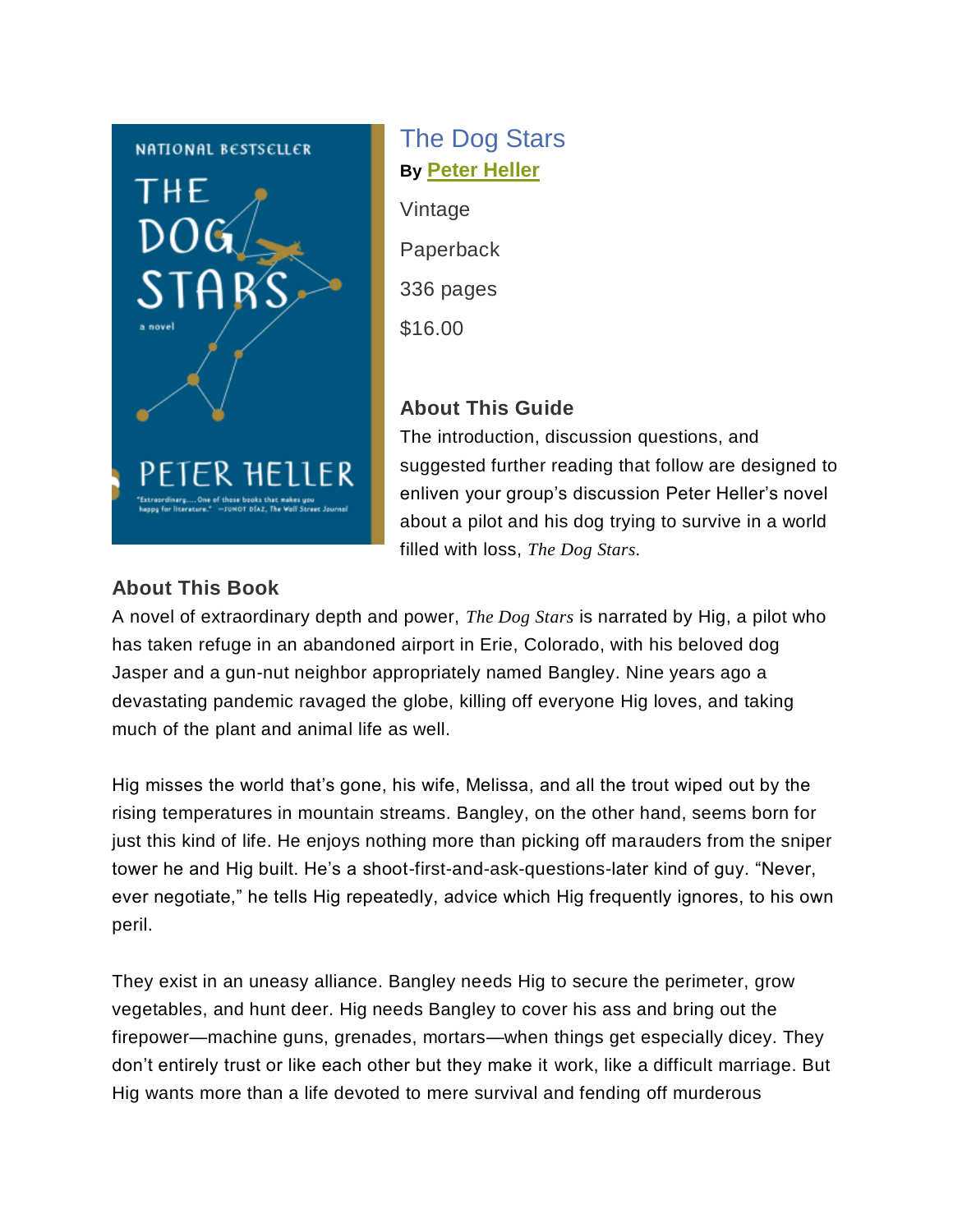intruders.

He visits a village of diseased Mennonites, dropping off supplies and helping them in whatever way he can. He takes frequent trips, with his copilot Jasper, to the high country to fish and bask in the brisk, clean air. He longs for human connection, so much so that he risks flying beyond the point of no return—the point beyond which he won't have enough fuel to get back—looking for something or someone.

From there, the story takes some surprising turns, some of them tender and some of them treacherous. Indeed, the tension between compassion, lovingness, and the desire for human connection on the one hand, and self-protection and a merciless kill-or-bekilled instinct on the other, is one of the novel's major themes.

As well as being a thrilling page-turner and a vivid imagining of life after global catastrophe, *The Dog Stars*offers a thought-provoking exploration, alternately hopeful and terrifying, of the essential features of human nature—what humans are, or what we may become after the protective veneer of civilization has been stripped away.

#### **Question & Answer**

1.

The prose style of *The Dog Stars* is clipped, terse, often fragmented. Why would Heller choose this way of writing this particular story? In what ways is it fitting?

2. At the beginning of Chapter III, the narrator wonders why he's telling this story. What might be his motivations? Who does he imagine his audience will be?

3. Hig says that Bangley "had been waiting for the End all his life. . . . He didn't do anything that wasn't aimed at surviving" [p. 71]. He also clearly enjoys killing people. In what ways is Hig different from Bangley? How did "the End" affect him? How does he feel about killing? 4. How and why does Hig's relationship with Bangley change over the course of the novel? 5. Jasper's death is a turning point for Hig. How and why does it affect him so powerfully? 6. When Cima's father asks Hig why he came to their canyon—why he flew beyond the point of no return—Hig can't find an answer. What might have prompted Hig to take that risk? What was he looking for?

7. When they decide to take a ewe and a ram with them on the plane, Hig says, "Like the Ark. Here we go" [p. 273]. He says it jokingly, but does the novel offer a sense of hope that life on the planet might continue, postapocalypse? What other biblical references occur in the novel?

8. *The Dog Stars* is a serious book about a devastating subject, but what are some of its more lighthearted moments? Why is it important that the book have this mixture of tenderness and violence, anxiety and peace?